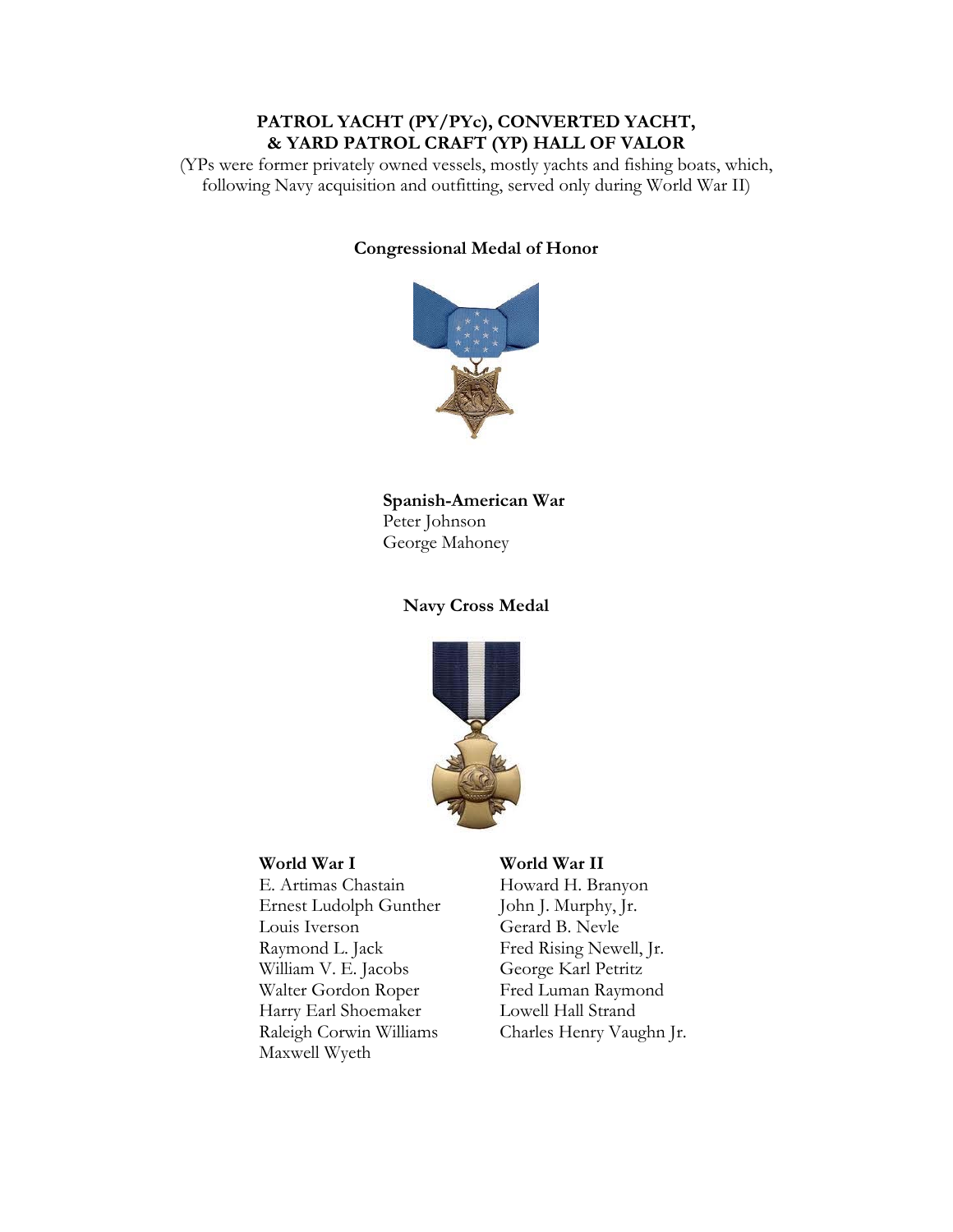# **Legion of Merit Medal**



**World War II**  Neils P. Thomsen

# **Navy and Marine Corps Medal**



**World War II**  John R. Bruce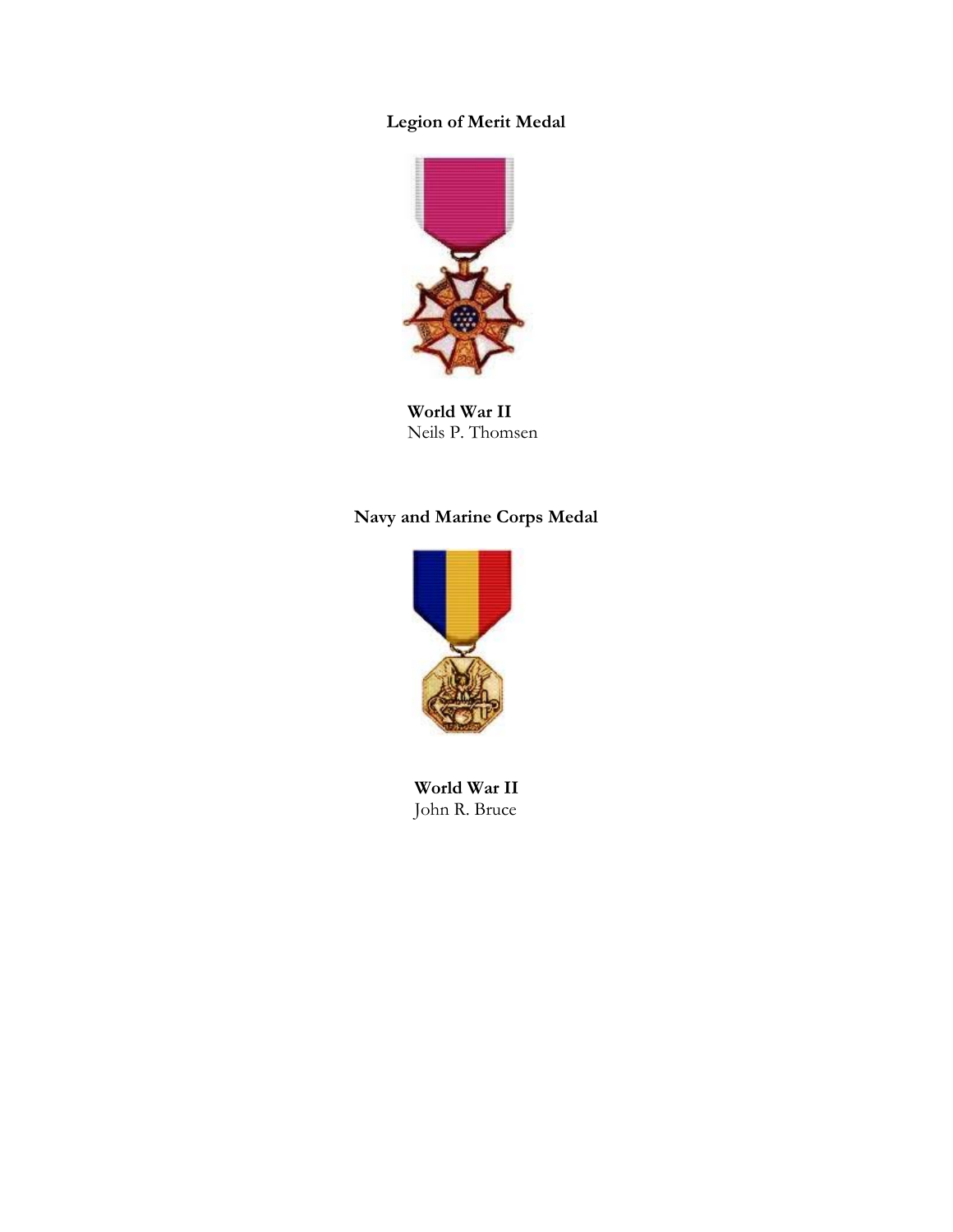## **Purple Heart Medal**



# **World War II**

George Karl Petritz Fred A. Riddell Joaquin S. Theodore

# **Prisoner of War Medal**



Lowren Augustus Arnett Henry Fabian Fred Luman Raymond<br>Henry Jay Ashton Arthur Earnest Foote Philip Earl Saunders Lawrence Edward Bluma George Karl Petritz Homer Lamar Townsend Arthur Benedict Dahlsted Anthony Joseph Podries Jack Lawrence Wash<br>Harold William Dutro Hiram Iefferson Prickett

#### **World War II**

Donald Adair Binns Fred Rising Newell, Jr. Lowell Hall Strand Hiram Jefferson Prickett

Arthur Earnest Foote Philip Earl Saunders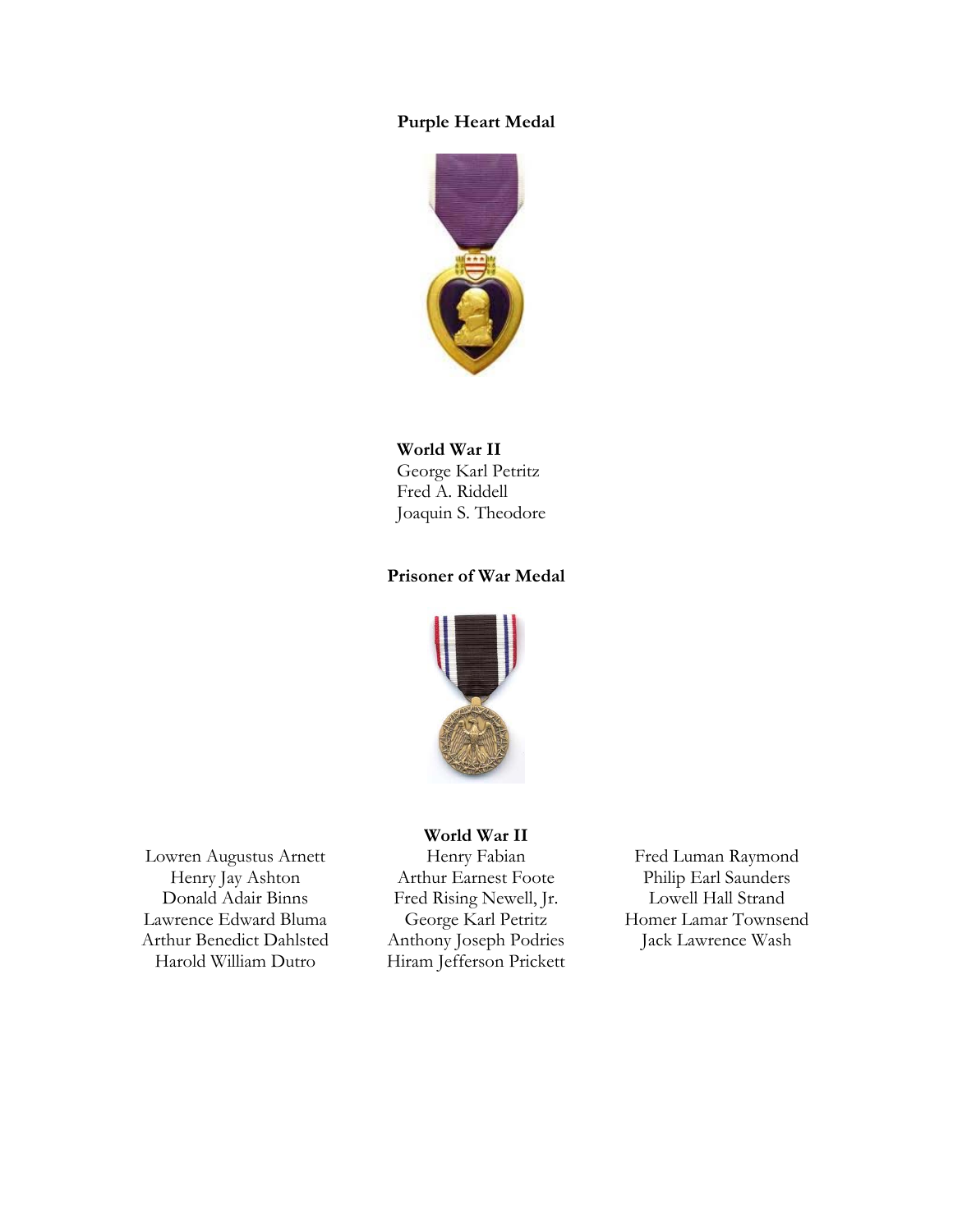**Presidential Unit Citation (No associated medal)** 



USS *YP-239* USS *YP-284* USS *YP-346* 

> **Navy Unit Commendation (No associated medal)**



USS *YP-421* 3 March – 10 June 1945

# **Asiatic-Pacific Campaign Medal with one or more Battle Stars**



| USS Fisheries II (converted yacht) |                                           | 08 Dec $1941 - 06$ May 1942     |
|------------------------------------|-------------------------------------------|---------------------------------|
| USS Maryanne (converted yacht)     |                                           | 08 Dec 1941 - 06 May 1942       |
| USS Isabel (PY-10)                 |                                           | 08 Dec 1941 - 07 Mar 1942       |
| USS Southern Seas (PY-32)          |                                           | $13$ Nov $1943 - 08$ Dec $1943$ |
|                                    | USS YP-41 ex-Coast Guard cutter Mahoning  | 24 Jul 1944 - 10 Aug 1944       |
|                                    |                                           | 20 May 1945 - 30 Jun 1945       |
| USS $YP-42$                        | ex-Coast Guard cutter <i>Gallatin</i>     | 24 Jul 1944 - 10 Aug 1944       |
|                                    |                                           | 04 Mar 1945 – 16 Mar 1945       |
|                                    |                                           | 20 May 1945 - 30 Jun 1945       |
| <b>USS YP-56</b>                   | ex-Coast Guard cutter Naugatuck           | 24 Jul 1944 - 10 Aug 1944       |
|                                    |                                           | 20 May 1945 - 30 Jun 1945       |
| USS YP-236                         | ex-San Diego tuna clipper Europa          | 15 Dec 1943 – 31 Dec 1943       |
| USS YP-251                         | ex-Seattle halibut boat Foremost          | 09 Jul 1942                     |
| <b>USS YP-284</b>                  | ex-San Diego tuna clipper <i>Endeavor</i> | 25 Oct 1942                     |
| <b>USS YP-415</b>                  | ex-Massachusetts beam trawler Swell       | 23 Nov 1943                     |
| <b>USS YP-417</b>                  | ex-fishing trawler <i>Calm</i>            | 13 Apr 1943 – 20 Jun 1943       |
| USS YP-421                         | ex-Massachusetts beam trawler Surf        | 15 Nov 1944 - 29 Nov 1944       |
|                                    |                                           | 26 Jun 1945 - 07 Jul 1945       |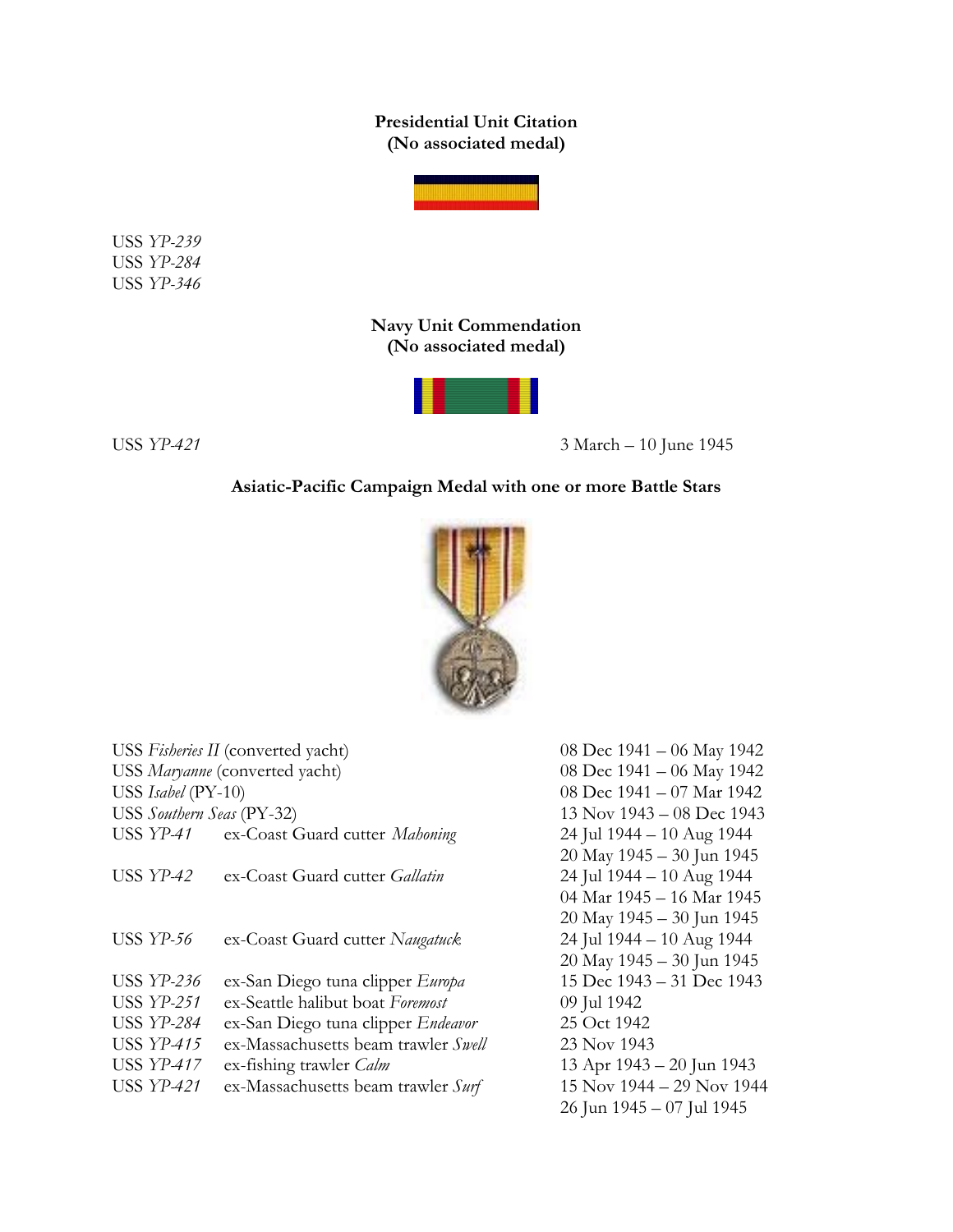| USS $YP-456$ ex-Victory |                                                  | 27 Jun 1944 – 10 Aug 1944     |
|-------------------------|--------------------------------------------------|-------------------------------|
| USS YP-514              | ex-San Diego tuna clipper <i>American Beauty</i> | 23 Nov 1943                   |
| USS YP-516              | ex-San Diego tuna clipper Queen Amelia           | 05 Apr $1943 - 16$ Jun $1943$ |
| USS YP-517              | ex-San Diego tuna clipper St. Ann                | 05 Apr $1943 - 16$ Jun $1943$ |
|                         |                                                  | 03 Dec $1943 - 04$ Dec $1943$ |

# **American Campaign Medal with one Battle Star**



USS *Siren* (PY-13) 01 Nov 1942 – 06 Nov 1942

Note: Pleas[e contact David t](mailto:davidbruhn@davidbruhn.com)o identify omitted persons or to provide award citations.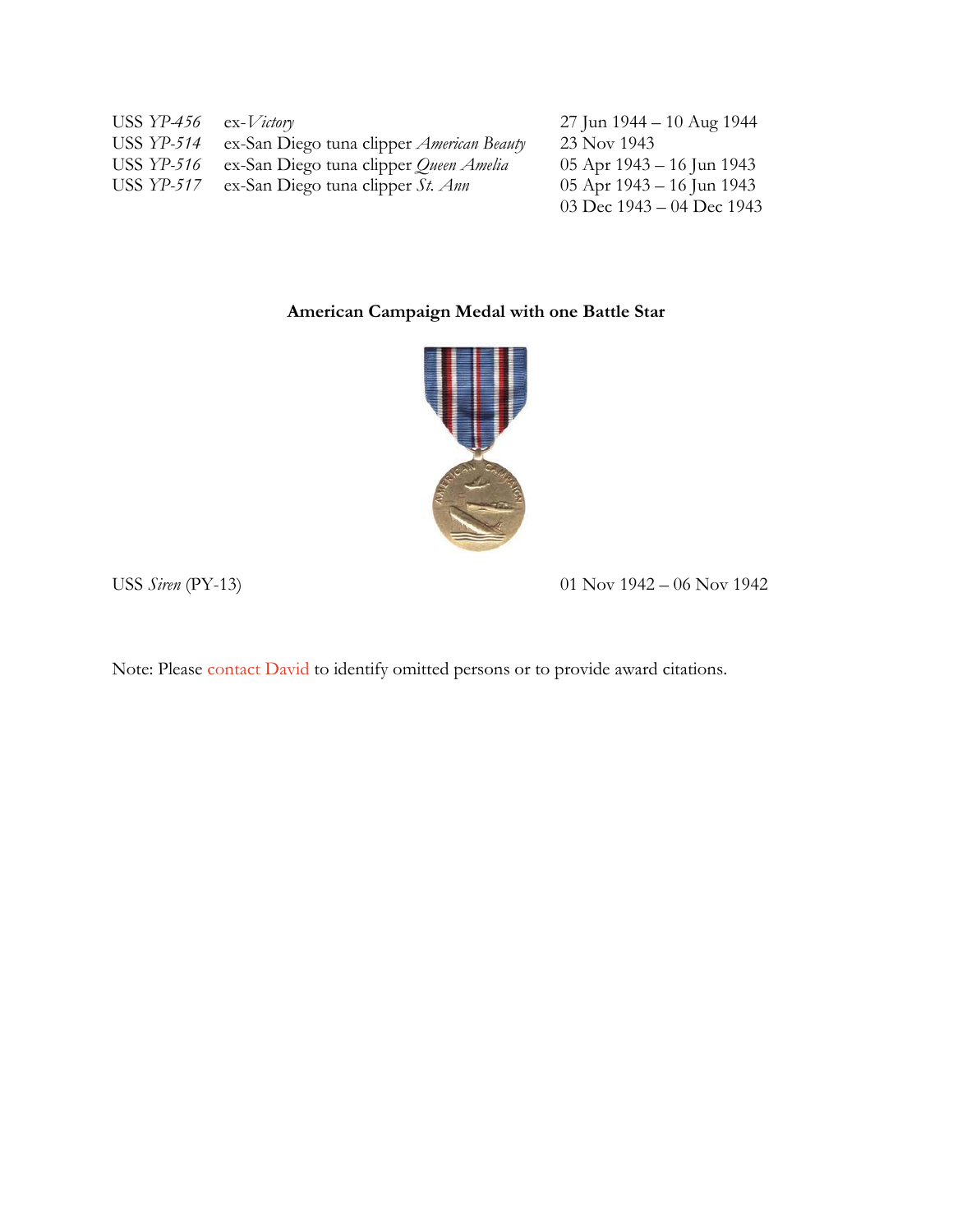The below citations are presented generally in chronological order, and *not* in alphabetic order by surnames of award recipients. Please assist in making this listing more comprehensive by providing names of omitted individuals and/or copies of missing award citations.

### **SPANISH-AMERICAN WAR**

# **USS Vixen (PY-4): 28 May 1898 CONGRESSIONAL MEDALS OF HONOR - 2**

#### Peter Johnson

Awarded for actions during the Spanish-American War The President of the United States of America, in the name of Congress, takes pleasure in presenting the Medal of Honor to Fireman First Class Peter Johnson, United States Navy, for extraordinary heroism in action on board the U.S.S. Vixen on the night of 28 May 1898. Following the explosion of the lower front manhole gasket of Boiler A of the vessel, Fireman First Class Johnson displayed great coolness and self-possession in entering the fireroom. General Orders: War Department, General Orders No. 167 (August 27, 1904) Action Date: May 28, 1898 Service: Navy Rank: Fireman First Class Division: U.S.S. Vixen

George Mahoney

Awarded for actions during the Spanish-American War

The President of the United States of America, in the name of Congress, takes pleasure in presenting the Medal of Honor to Fireman First Class George Mahoney, United States Navy, for extraordinary heroism in action on board the U.S.S. Vixen on the night of 28 May 1898. Following the explosion of the lower front manhole gasket of Boiler A of that vessel, Fireman First Class Mahoney displayed great coolness and self-possession in entering the fireroom. General Orders: War Department, General Orders No. 167 (August 27, 1904) Action Date: May 28, 1898 Service: Navy Rank: Fireman First Class Division: U.S.S. Vixen

### **WORLD WAR I**

# **USS Cythera (SP-575/PY-26): World War I NAVY CROSS MEDALS – 2**

Walter Gordon Roper

Awarded for actions during the World War I

The President of the United States of America takes pleasure in presenting the Navy Cross to Commander Walter Gordon Roper, United States Navy, for distinguished service in the line of his profession as Commanding Officer of the U.S.S. Cythera, engaged in the important, exacting and hazardous duty of transporting and escorting troops and supplies through waters infested with enemy submarines and mines during World War I.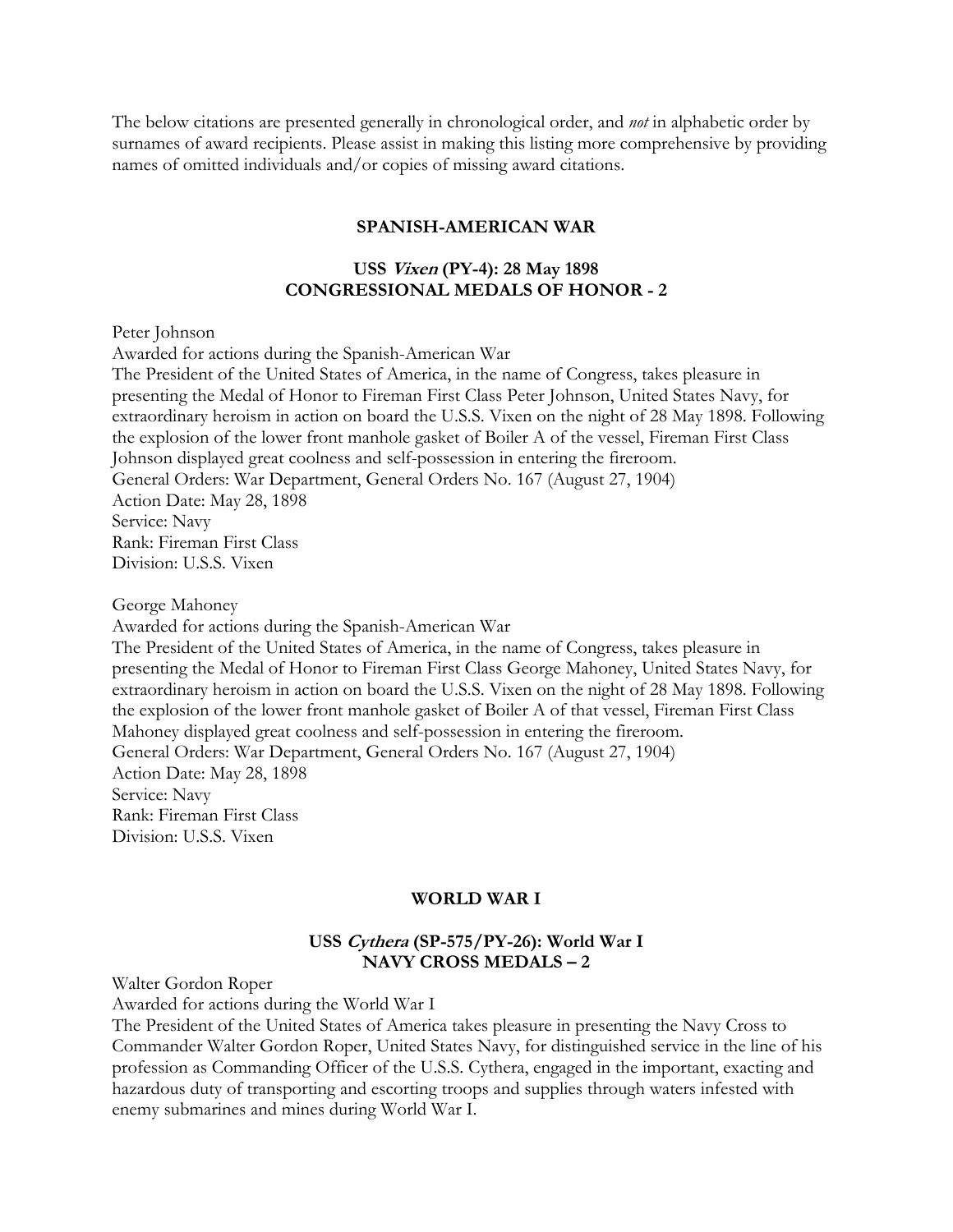Action Date: World War I Service: Navy Rank: Commander Company: Commanding Officer Division: U.S.S. Cythera

Raymond L. Jack Awarded for actions during the World War I The President of the United States of America takes pleasure in presenting the Navy Cross to Captain Raymond L. Jack, United States Coast Guard, for distinguished service in the line of his profession as Commanding Officer of the U.S.S. CYTHERA, engaged in the important, exacting and hazardous duty of transporting and escorting troops and supplies through waters infested with enemy submarines and mines, during World War I. Action Date: 1918 Service: Coast Guard

Rank: Captain Company: Commanding Officer Division: U.S.S. Cythera

# **USS Emerald (SP-177): 23 July 1917 – 12 December 1918 NAVY CROSS MEDAL**

Maxwell Wyeth

Awarded for actions during the World War I

The President of the United States of America takes pleasure in presenting the Navy Cross to Lieutenant Maxwell Wyeth, United States Navy, for distinguished service in the line of his profession as Commanding Officer of the yacht Emerald, owned by Lieutenant Wyeth and placed by him at the disposal of the Government upon the declaration of war. Under his command the Emerald was one of the most efficient boats of the Fourth Naval District, performing very strenuous work on patrol, convoy, and in mine-sweeping duty.

Action Date: World War I Service: Navy Rank: Lieutenant Company: Commanding Officer Division: Yacht Emerald

# **USS Isabel (SP-521/PY-10): World War I NAVY CROSS MEDALS – 2**

Harry Earl Shoemaker

Awarded for actions during the World War I

The President of the United States of America takes pleasure in presenting the Navy Cross to Lieutenant Commander Harry Earl Shoemaker, United States Navy, for distinguished service in the line of his profession as Commanding Officer of the U.S.S. ISABEL, engaged in the important, exacting and hazardous duty of transporting and escorting troops and supplies through waters infested with enemy submarines and mines during World War I. Action Date: World War I Service: Navy Rank: Lieutenant Commander Division: U.S.S. Isabel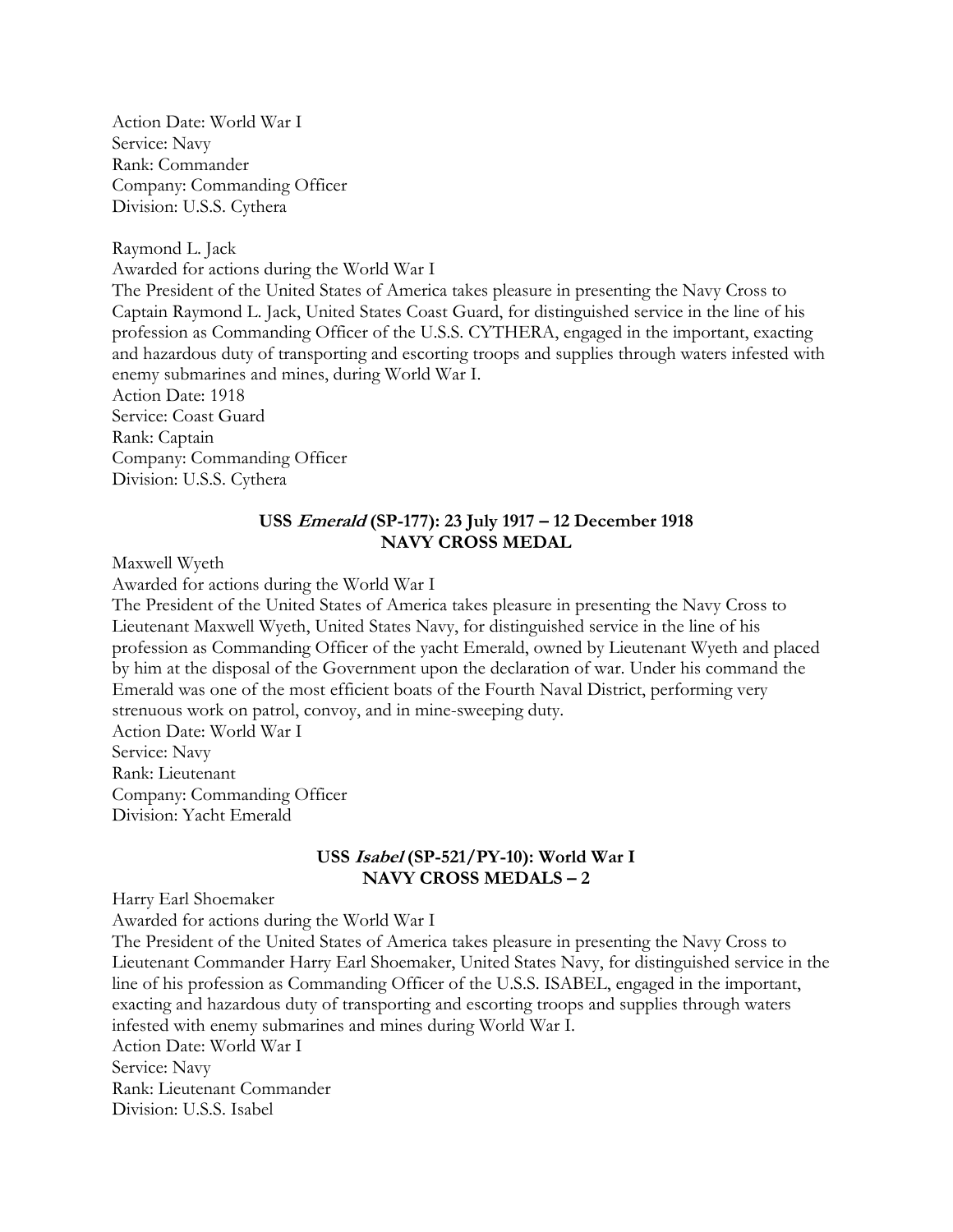Ernest Ludolph Gunther

Awarded for actions during the World War I The President of the United States of America takes pleasure in presenting the Navy Cross to Lieutenant Commander Ernest Ludolph Gunther, United States Navy, for distinguished service in the line of his profession as Commanding Officer of the U.S.S. ISABEL and the U.S.S. JARVIS [DD-38], engaged in the important, exacting and hazardous duty of patrolling the waters infested with enemy submarines and mines, in escorting and protecting vitally important convoys of troops, and supplies through these waters, and in offensive and defensive action, vigorously and unremittingly prosecuted against all forms of enemy naval activity during World War I. Action Date: World War I Service: Navy Rank: Lieutenant Commander Company: Commanding Officer Division: U.S.S. Isabel and U.S.S. Jarvis

# **USS Niagara (SP-136/PY-9): World War I NAVY CROSS MEDALS – 2**

William V. E. Jacobs

Awarded for actions during the World War I

The President of the United States of America takes pleasure in presenting the Navy Cross to Captain William V. E. Jacobs, United States Coast Guard, for distinguished service in the line of his profession as Commanding Officer of the U.S.S. NIAGARA, engaged in the important, exacting and hazardous duty of transporting and escorting troops and supplies through waters infested with enemy submarines and mines, during World War I.

Action Date: 1918 Service: Coast Guard Rank: Captain Company: Commanding Officer Division: U.S.S. Niagara

Louis Iverson

Awarded for actions during the World War I

The President of the United States of America takes pleasure in presenting the Navy Cross to Lieutenant (MC) Louis Iverson, United States Navy, for distinguished and courageous service in volunteering to go in a boat from the U.S.S. Niagara to the assistance of the British troopship City of Vienna, ashore on Black Rock, on 2 July 1918.

Action Date: 2-Jul-18 Service: Navy Rank: Lieutenant Division: U.S.S. Niagara

# **USS Nokomis (SP-609/PY-6): World War I NAVY CROSS MEDALS – 2**

Raleigh Corwin Williams

Awarded for actions during the World War I

The President of the United States of America takes pleasure in presenting the Navy Cross to Lieutenant Commander Raleigh Corwin Williams, United States Navy, for distinguished services in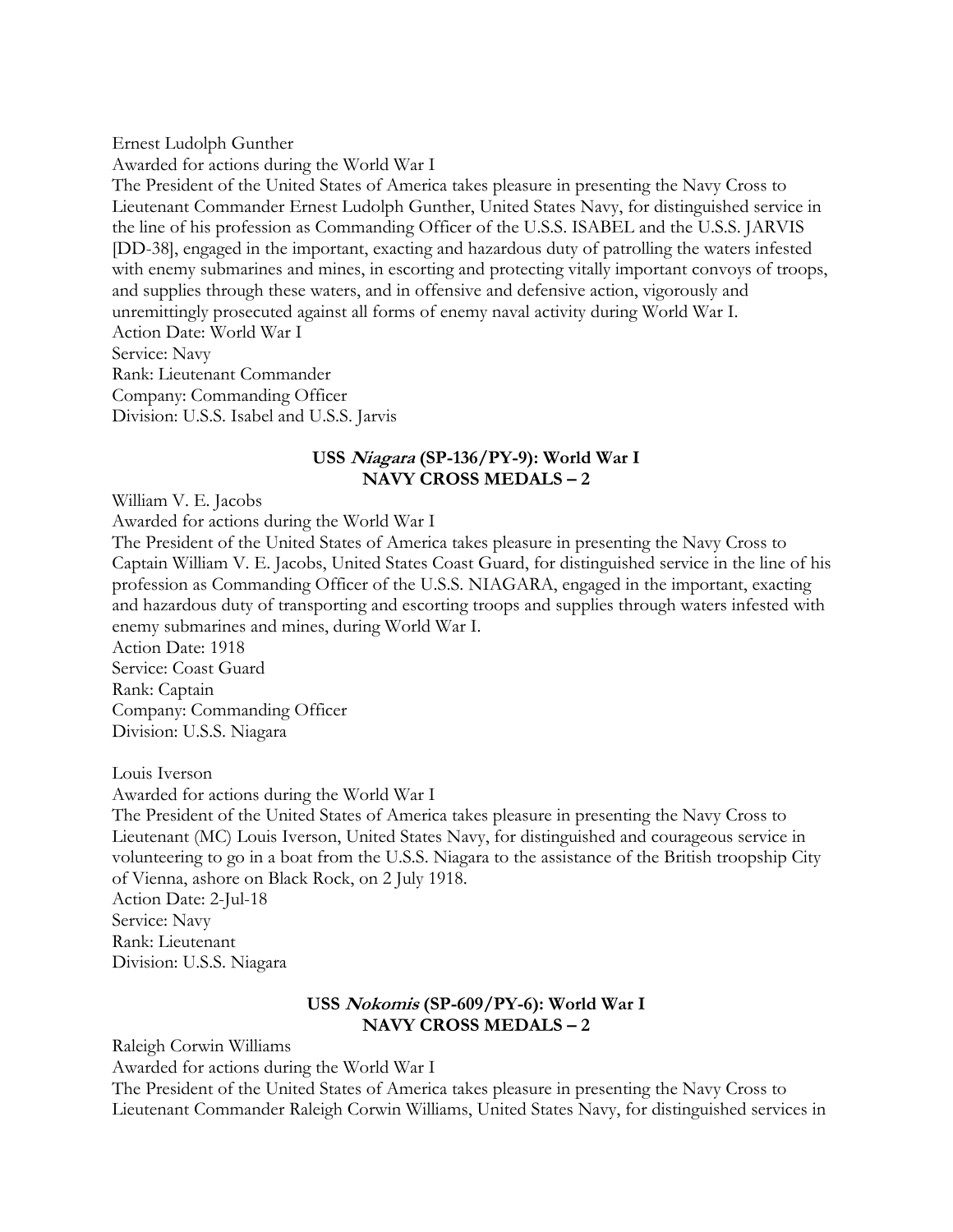the line of his profession as Commanding Officer of the U.S.S. NOKOMIS, engaged in the important, exacting and hazardous duty of transporting and escorting troops and supplies through waters infested with enemy submarines and mines during World War I. Action Date: World War I Service: Navy Rank: Lieutenant Commander Company: Commanding Officer Division: U.S.S. Nokomis

#### E. Artimas Chastain

Awarded for actions during the World War I

The President of the United States of America takes pleasure in presenting the Navy Cross to Chief Carpenter's Mate E. Artimas Chastain, United States Navy, for extraordinary heroism and devotion to duty while serving on the U.S.S. Nokomis. On the night of 11 January 1918, while that vessel was at sea a wave broke over the stern, smashing the depth bomb launching device. The bomb was hurled on board and the bomb float which was detached started forward in the wash water. Chief Carpenter's Mate Chastain threw himself down on the float holding it and remaining buried in water until assistance reached him, when the bomb was secured, this preventing the bomb from firing and detonating the other bombs.

Action Date: 11-Nov-18 Service: Navy Rank: Chief Carpenter's Mate Division: U.S.S. Nokomis

### **WORLD WAR II**

# **LOSS OF THE PHILIPPINES USS Maryanne: 7 December 1941 – 7 March 1942, and 19 – 28 April 1942 NAVY CROSS MEDALS – 2**

Fred Rising Newell, Jr.

Awarded for actions during the World War II

The President of the United States of America takes pleasure in presenting the Navy Cross to Lieutenant, Junior Grade Fred Rising Newell, Jr., United States Naval Reserve, for heroism during combat with the enemy during the period 7 December 1941 to 7 March 1942, and 19 - 28 April 1942, while on board the U.S.S. MARYANNE, in the Philippine Islands. While exposed to frequent horizontal and dive bombing attacks by enemy Japanese air forces, Lieutenant, Junior Grade, Newell directed the fire of his anti-aircraft battery and participated in operations of strategic importance in the Manila Bay area involving hazardous missions such as to reflect great credit upon the United States Naval Service.

Action Date: December 7, 1941 - April 28, 1942 Service: Navy Rank: Lieutenant Junior Grade Division: U.S.S. Maryanne

Fred Luman Raymond Awarded posthumously for actions during the World War II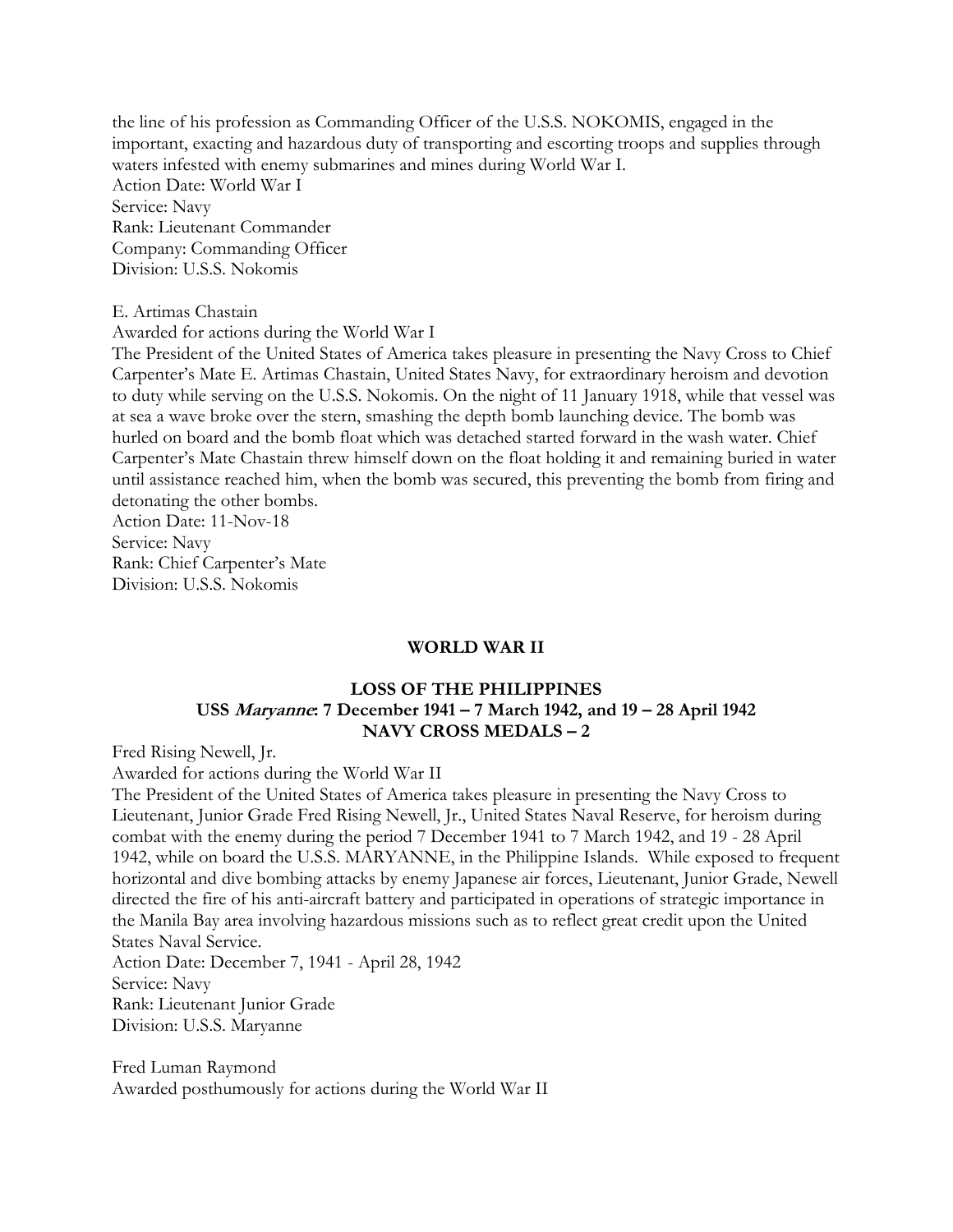The President of the United States of America takes pride in presenting the Navy Cross (Posthumously) to Lieutenant Fred Luman Raymond, United States Naval Reserve, for extraordinary heroism in combat while serving on board the U.S.S. MARYANNE of the Inshore Patrol, Philippine Islands, during the period from 4 January to 29 April 1942, in organizing, administering and directing forces while exposed to the same hazards as vessels mentioned above. Most of these officers, with their crews, were engaged from 12 April 1942 in missions of major strategic importance and of most hazardous nature involving night sweeping of safe passage through contact mine fields south of Corregidor and distant night patrols for intercepting enemy landing parties. Lieutenant Raymond's conduct throughout this period was in keeping with the highest traditions of the United States Naval Service.

General Orders: Commandant 16th Naval District: Desp. 281200 NCR 7859 (April 29, 1942) Action Date: January 4 - April 29, 1942 Service: Naval Reserve Rank: Lieutenant

Division: U.S.S. Maryanne

# **USS Fisheries II: 7 December 1941 – 28 April 1942 NAVY CROSS MEDALS – 2**

George K. Petritz

Awarded for actions during World War II

The President of the United States of America takes pleasure in presenting the Navy Cross to Ensign George Karl Petritz (NSN: 0-97128), United States Naval Reserve, for extraordinary heroism in combat with the enemy during the periods 7 December 1941 to 7 March 1942, while on board the U.S.S. FISHERIES TWO, in the Philippine Islands. While exposed to frequent horizontal and dive bombing attacks by enemy Japanese air forces, Ensign Petritz directed the fire of his anti-aircraft battery and participated in operations of strategic importance in the Manila Bay area involving hazardous missions such as to reflect great credit upon himself and the United States Naval Service. General Orders: Commandant, 16th Naval District: Dispatch 281200-NCR 7859 (April 29, 1942) Action Date: December 7, 1941 - April 28, 1942

Service: Navy

Rank: Ensign

Division: U.S.S. Fisheries Two

[The U.S. Asiatic Fleet Order of Battle for 8 December 1941 lists Petriz as the commanding officer of the *YP-97*, which was captured by the Japanese on or around 6 May 1942, incident to the fall of the Philippines. The award citation refers to the converted yacht *Fisheries II*, implying the *YP-97* was put out of action during the Japanese air attack on 7 December 1941 (the 8<sup>th</sup> in the Philippines).]

Lowell Hall Strand

Awarded for actions during the World War II

The President of the United States of America takes pleasure in presenting the Navy Cross to Ensign Lowell Hall Strand, United States Naval Reserve, for extraordinary heroism and devotion to duty in action against the enemy while serving at Fisheries TWO in the Philippine Islands, in combat against the enemy, directing and operating anti-aircraft from his vessel while exposed to frequent attacks from the enemy and dive bombers during the period from 7 March 1942 to 19 April 1942. His conduct throughout was in keeping with the highest traditions of the Navy of the United States. General Orders: Commander 16th Naval District: Desp. 281200 (April 29, 1942) Action Date: March 7 - April 19, 1942 Service: Naval Reserve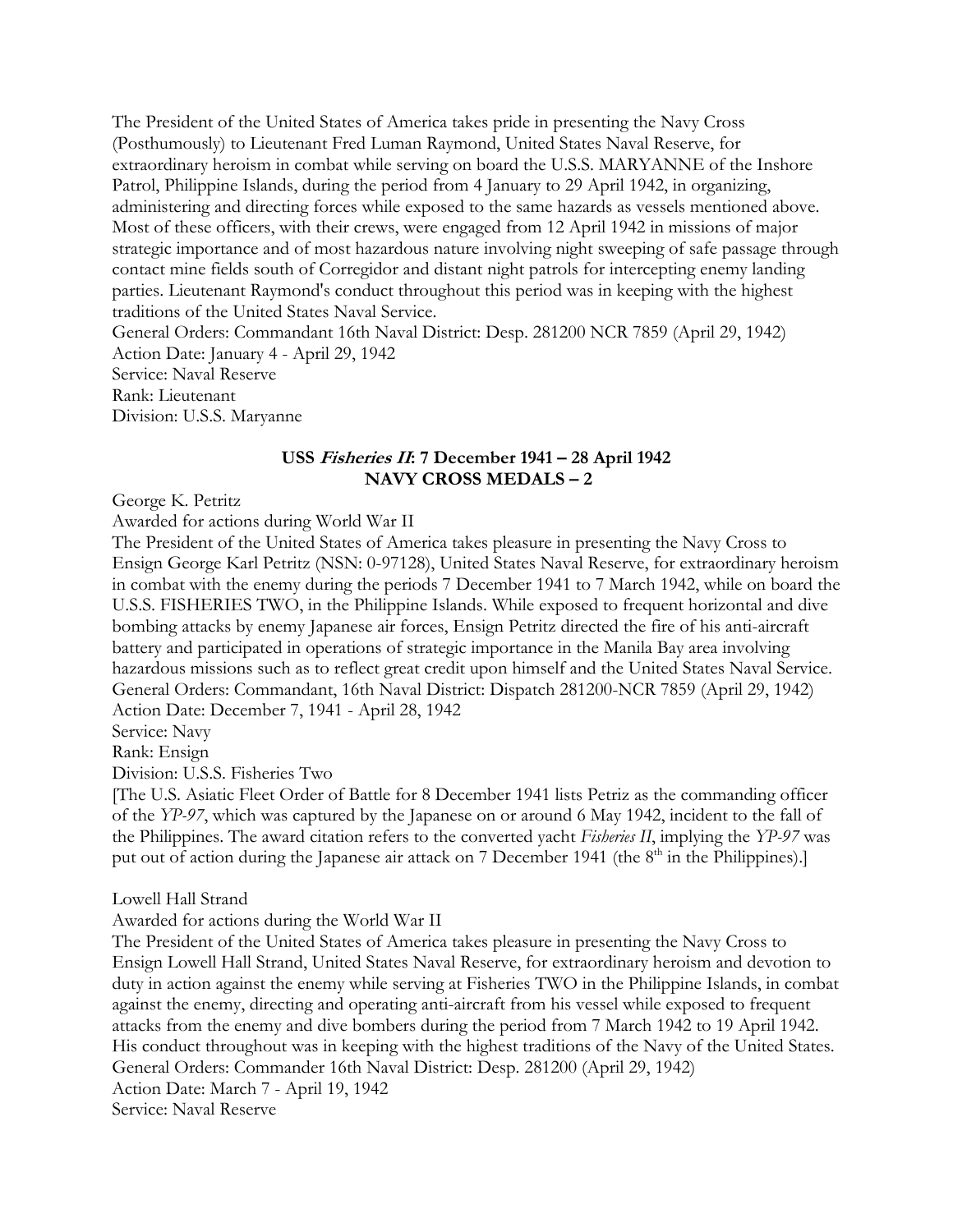Rank: Ensign Company: Fisheries Two

# **PRISONER OF WAR MEDALS – 4**

# **(Identities of enlisted crewmembers of USS Fisheries II and USS Maryanne unknown)**

Ensign George Karl Petritz (NSN: 0-97128), United States Naval Reserve, was captured by the Japanese after the fall of Corregidor, Philippine Islands, on 6 May 1942, and was held as a Prisoner of War until returned to U.S. Military control during operations to liberate the Philippines in 1945. General Orders: NARA Database: Records of World War II Prisoners of War, created, 1942 - 1947 Action Date: May 6, 1942 - 1945 Service: Navy

Division: Prisoner of War (Philippine Islands)

Lieutenant Fred Luman Raymond, United States Naval Reserve, was captured by the Japanese after the fall of Corregidor, Philippine Islands, on 6 May 1942, and was held as a Prisoner of War until his death while in captivity.

General Orders: NARA Database: Records of World War II Prisoners of War, created, 1942 - 1947 Action Date: May 6, 1942 - Died in Captivity

Service: Naval Reserve

Division: Prisoner of War (Philippine Islands)

Lieutenant, Junior Grade Fred Rising Newell, Jr., United States Naval Reserve, was captured by the Japanese after the fall of Corregidor, Philippine Islands, on 6 May 1942, and was held as a Prisoner of War until his death while in captivity.

General Orders: NARA Database: Records of World War II Prisoners of War, created, 1942 - 1947 Action Date: May 6, 1942 - Died in Captivity

Service: Navy

Division: Prisoner of War (Philippine Islands)

Ensign Lowell Hall Strand, United States Naval Reserve, was captured by the Japanese after the fall of Corregidor, Philippine Islands, on 6 May 1942, and was held as a Prisoner of War until his death while in captivity. General Orders: NARA Database: Records of World War II Prisoners of War, created, 1942 - 1947

Action Date: May 6, 1942 - Died in Captivity

Service: Naval Reserve

Division: Prisoner of War (Philippine Islands)

# **LOSS OF GUAM**

# **USS YP-16 and USS YP-17: 8-9 December 1941 PRISONER OF WAR MEDALS – 13**

The below USS *YP-16* crewmembers were captured by the Japanese when their patrol craft was seized during the invasion of Guam on 8-9 December 1941, and were held as Prisoners of War until returned to U.S. Military control after the end of hostilities in August 1945. General Orders: NARA Database: Records of World War II Prisoners of War, created, 1942 - 1947 Action Date: December 9, 1941 - August 1945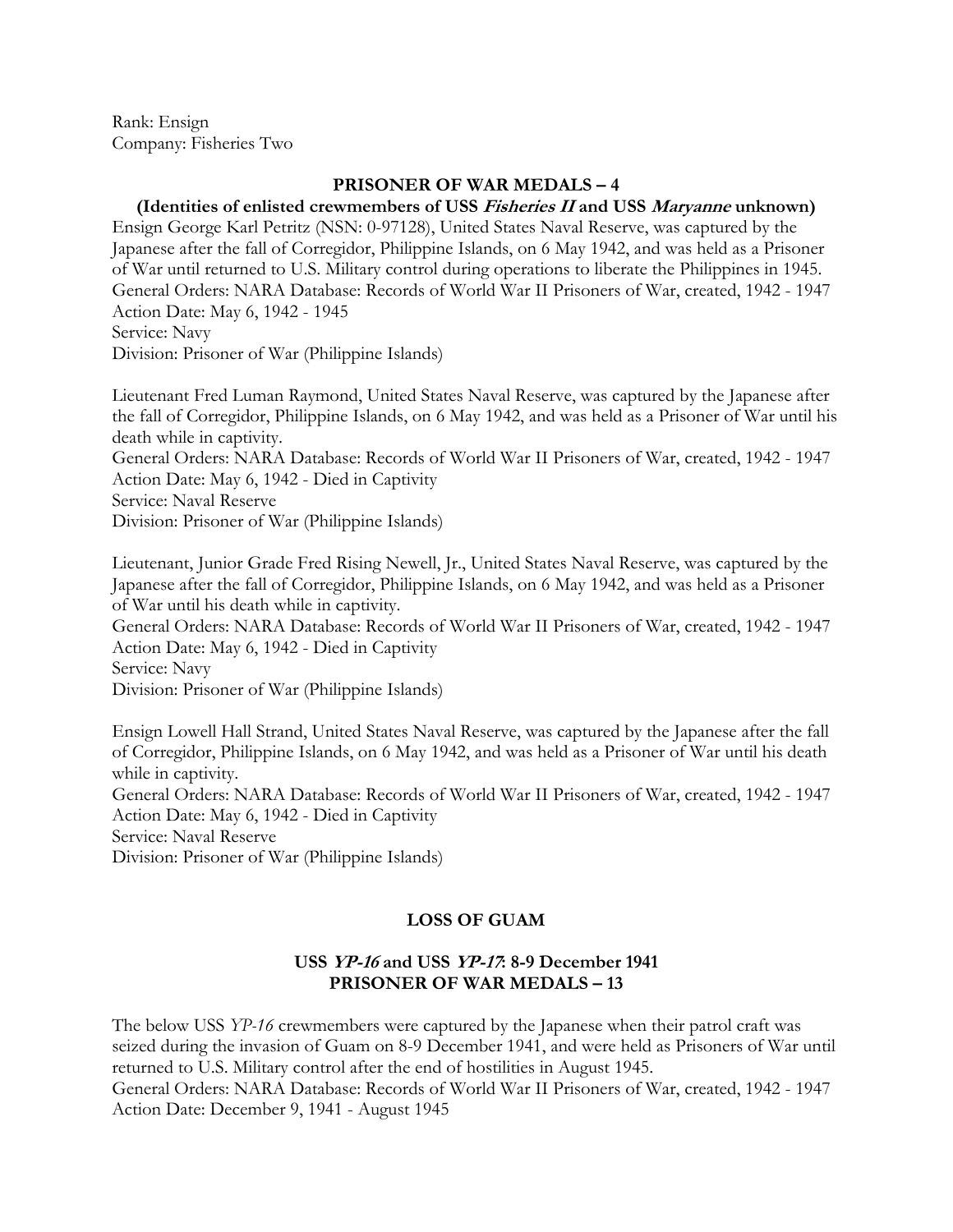Service: Navy

Division: Prisoner of War (Japan)

- Boatswain's Mate Second Class Henry Jay Ashton, United States Navy
- Coxswain Donald Adair Binns, United States Navy
- Machinist's Mate Third Class Arthur Benedict Dahlsted, United States Navy
- Machinist's Mate Second Class Henry Fabian, United States Navy
- Chief Boatswain's Mate Philip Earl Saunders, United States Navy
- Seaman First Class Jack Lawrence Wash, United States Navy

The below USS *YP-17* crewmembers were captured by the Japanese when their patrol craft was seized during the invasion of Guam on 8-9 December 1941, and were held as Prisoners of War until returned to U.S. Military control after the end of hostilities in August 1945. (Machinist's Mate First Arthur Foote died on 15 July 1945 in an air raid on the Kawasaki Steel Mill.) General Orders: NARA Database: Records of World War II Prisoners of War, created, 1942 - 1947

Action Date: December 9, 1941 - August 1945

Service: Navy

Rank: Seaman First Class

Division: Prisoner of War (Japan)

- Seaman First Class Lowren Augustus Arnett, United States Navy
- Boatswain's Mate Second Class Lawrence Edward Bluma, United States Navy
- Fireman First Class Harold William Dutro, United States Navy
- Machinist's Mate First Class Arthur Earnest Foote, United States Navy
- Chief Boatswain's Mate Homer Lamar Townsend, United States Navy
- Machinist's Mate First Class Anthony Joseph Podries, United States Navy
- Quartermaster First Class Hiram Jefferson Prickett, United States Navy

# **FRENCH FRIGATE SHOALS, TERRITORY OF HAWAII**

# **USS YP-237: 23 May 1942 NAVY AND MARINE CORPS MEDAL**

John R. Bruce

Awarded for actions during World War II

The President of the United States of America takes pleasure in presenting the Navy and Marine Corps Medal to Boatswain's Mate First Class John R. Bruce, United States Navy, for heroic conduct and outstanding devotion to duty at the risk of life not involving conflict with an armed enemy, as the Commanding Officer of a patrol vessel in effecting the rescue of two men from a burning ship. In spite of the danger from exploding gasoline drums, ammunition and depth charges, Boatswain's Mate First Class Bruce approached to within 75 feet of another vessel, burning and drifting in the direction of a mine field. After lowering a boat, he entered the area which was close to or in the mine field and succeeded in rescuing two men and recovering one body. General Orders: Bureau of Naval Personnel Information Bulletin AT. 309 (December 1942)

Action Date: 1942

Service: Navy

Rank: Boatswain's Mate First Class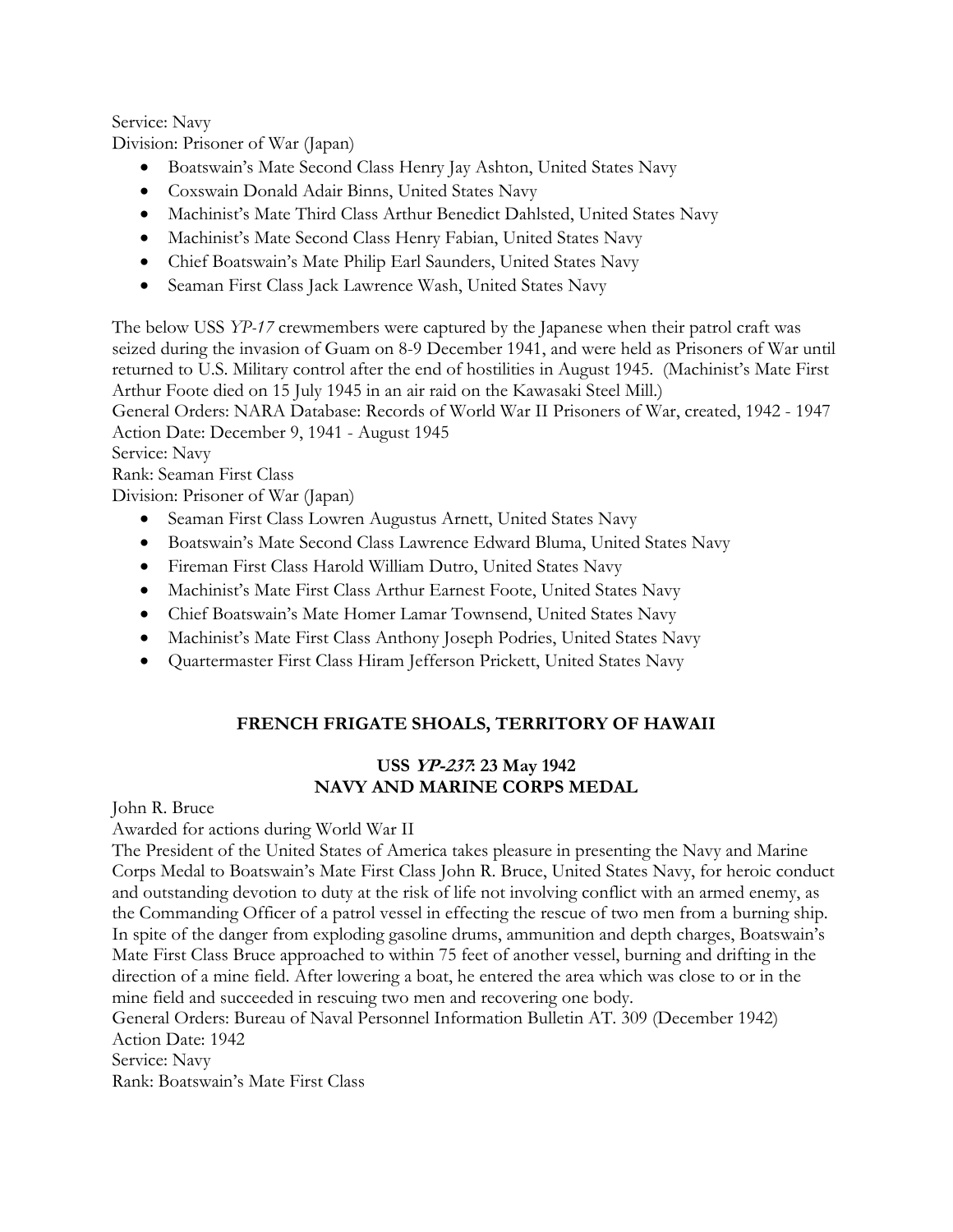# **ALASKAN WATERS**

# **USS YP-251: 9 July 1942 LEGION OF MERIT MEDAL**

Neils P. Thomsen

Awarded for actions during World War II

For exceptionally meritorious conduct as commanding officer of the YP-251 during action against a hostile submarine in North Pacific water, July 9, 1942. Although an air driven torpedo passed 28 yards astern of his craft during the engagement, Lieut. Thomsen relentlessly pursued his target until spreading oil slicks and continuous air bubbles gave evidence of the probable destruction of the enemy vessel.

# **SUPPORT OF THE FIRST MARINE DIVISION AT GUADALCANAL, SOLOMON ISLANDS**

# **First Marine Division (and supporting units including YPs 239, 284, and 346): 7 August – 9 December 1942 PRESIDENTIAL UNIT CITATION**

First Marine Division was awarded the Presidential Unit Citation on 4 February 1943: Cited in the Name of the President of the United States

THE FIRST MARINE DIVISION (REINFORCED)

Under command of Major General Alexander A. Vandegrift, USMC CITATION:

The officers and enlisted men of the First Marine Division, Reinforced, on August 7 to 9, 1942, demonstrated outstanding gallantry and determination in successfully executing forced landing assaults against a number of strongly defended Japanese positions on Tulagi, Gavutu, Tanambogo, Florida and Guadalcanal, British Solomon Islands, completely routing all enemy forces and seizing a most valuable base and airfield within the enemy zone of operations in the South Pacific Ocean. From the above period until 9 December 1942, this Reinforced Division not only held their important strategic positions despite determined and repeated Japanese naval, air and land attacks, but in a series of offensive operations against strong enemy resistance drove the Japanese from the proximity of the airfield and inflicted great losses on them by land and air attacks.

The courage and determination displayed in these operations were of an inspiring order. Frank Knox

Secretary of the Navy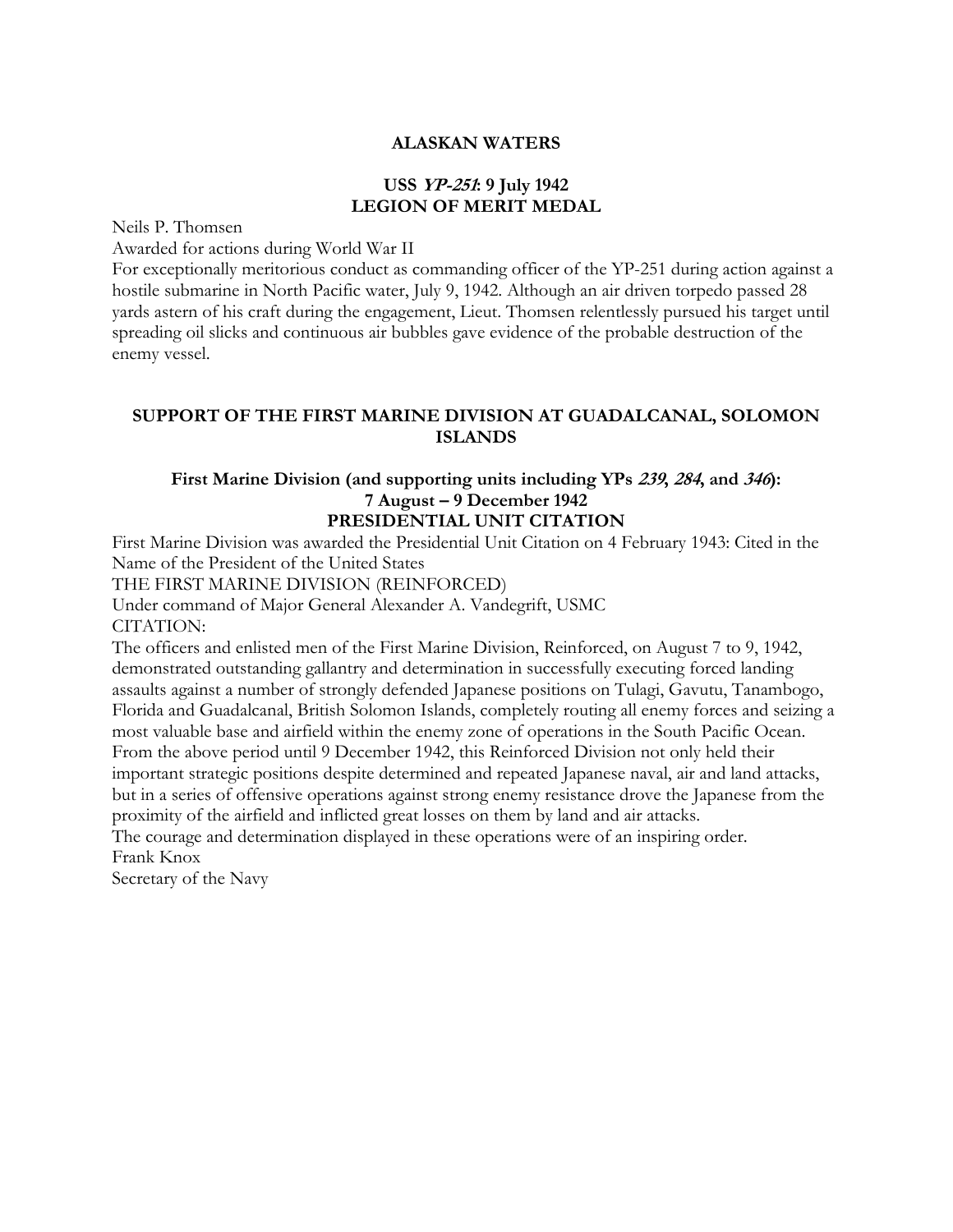### **USS YP-239: 1 September – 2 November 1942 NAVY CROSS MEDAL**

Howard H. Branyon

Awarded for actions during the World War II

The President of the United States of America takes pleasure in presenting the Navy Cross to Chief Boatswain Howard H. Branyon, United States Navy, for extraordinary heroism and devotion to duty in action against the enemy while serving Commander of Patrol Ship YP-239, in the waters between Tulagi and Guadalcanal, Solomon Islands, during the period from 1 September 1942 to 2 November 1942. Chief Boatswain Branyon was in command of a small auxiliary naval craft used in transporting essential men and supplies. His craft averaged at least one trip a day, many of the trips having been made under heavy enemy fire, and at night, under the most trying circumstances. In spite of the obstacles and great danger present, Chief Boatswain Branyon carried out his missions with extreme courage and skill, setting an example to his command. His unflinching leadership resulted in an uninterrupted flow of reinforcements and supplies without which the ground troops would have been greatly hampered. The conduct of Chief Boatswain Branyon throughout this action reflects great credit upon himself, and was in keeping with the highest traditions of the United States Naval Service.

General Orders: Bureau of Naval Personnel Information Bulletin No. 317 (August 1943) & 326 (May 1944)

Action Date: September 1 - November 2, 1942 Service: Navy Rank: Chief Boatswain Company: Commander Division: Patrol Ship YP-239

# **USS YP-346: 9 September 1942 NAVY CROSS MEDALS – 3**

John J. Murphy, Jr.

Awarded for actions during the World War II

The President of the United States of America takes pleasure in presenting the Navy Cross to Private First Class John J. Murphy, Jr. (MCSN: 328014), United States Marine Corps, for extraordinary heroism and conspicuous devotion to duty while serving as a member of a Rifle Company of the Second Marines (Reinforced), SECOND Marine Division, aboard the YP-346 during action against enemy Japanese forces off the coast of Tulagi, Solomon Islands, on the night of 9 September 1942. With his ship illuminated by the enemy and hostile gunfire causing violent explosion of shells inside the magazine directly beneath his battle station, Private First Class Murphy voluntarily remained on board, despite devastating Japanese shellfire, to assist in repairing damage to the engine room until that compartment also became untenable. Although wounded by a shell fragment shortly afterward, he gallantly disregarded his own condition to help evacuate other injured shipmates to a dressing station ashore, following the beaching of the vessel. His conspicuous courage in a situation of grave peril was in keeping with the highest traditions of the United States Naval Service. General Orders: SPOT AWARD (1943): Serial 057 (SofN Signed April 23, 1943)

Action Date: 9-Sep-42 Service: Marine Corps Rank: Private First Class Regiment: 2d Marines (Rein.) Division: 2d Marine Division aboard YP-346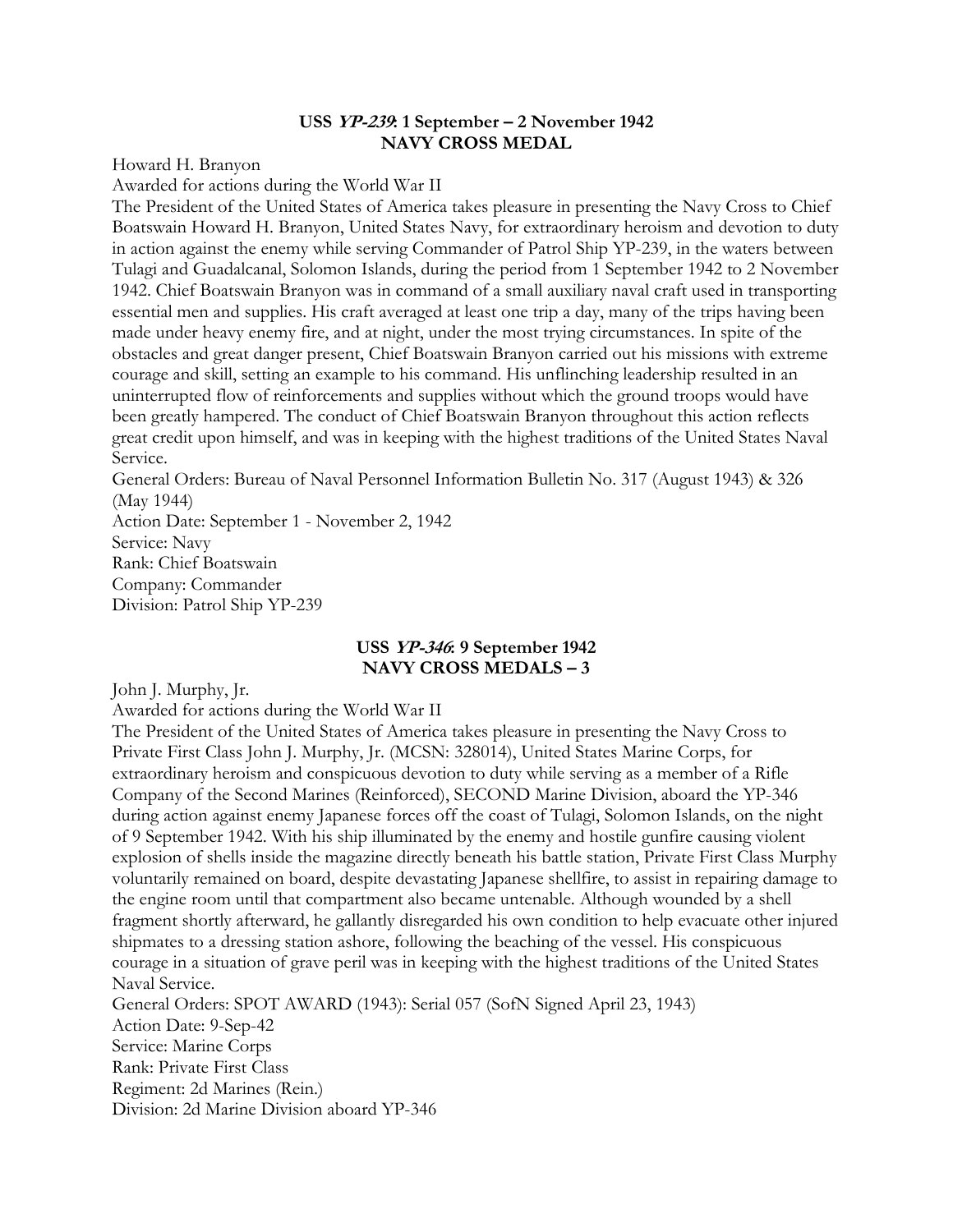Gerard B. Nevle

Awarded for actions during the World War II

The President of the United States of America takes pleasure in presenting the Navy Cross to Private First Class Gerard B. Nevle (MCSN: 335029), United States Marine Corps (Reserve), for extraordinary heroism and conspicuous devotion to duty while serving as a member of a Rifle Company of the Second Marines (Reinforced), SECOND Marine Division, aboard the YP-346, during action against enemy Japanese forces off the coast of Tulagi, Solomon Islands, on the night of 9 September 1942. With his ship illuminated by the enemy and hostile gunfire causing violent explosion of shells inside the magazine directly beneath his battle station, Private First Class Nevle voluntarily remained on board despite devastating enemy shellfire, manned the practically demolished bridge and set the vessel on a beaching course. Later, he gain risked his life to administer first aid to his wounded shipmates, assisting in their evacuation to protected areas. His conspicuous gallantry and courage in a situation of grave peril were in keeping with the highest traditions of the United States Naval Service.

General Orders: SPOT AWARD: Serial 057 (SofN Signed April 23, 1943) Action Date: 9-Sep-42 Service: Marine Corps Reserve Rank: Private First Class Regiment: 2d Marines (Rein.)

Charles Henry Vaughn, Jr.

Awarded for actions during the World War II

The President of the United States of America takes pleasure in presenting the Navy Cross to Chief Machinist's Mate Charles Henry Vaughn, Jr. (NSN: 3808329), United States Naval Reserve, for extraordinary heroism and devotion to duty while serving aboard the YP-346, in action on 9 September 1942, when that vessel was attacked by enemy surface craft off the coast of Tulagi in the Solomon Islands. During the attack Chief Machinist's Mate Vaughn was on duty in the engine room as Chief Engineer of that vessel and she received a hit in the engine room. He went on deck to report to the bridge and upon his arrival there learned that the bridge was shot away and was informed that the Commanding Officer had been killed. He summarized the situation and remarked that the only thing to do was to beach the vessel. As he made this remark, Private First Class Gerard B. Nevle, USMC, immediately went to the remains of the bridge upon his own initiative and assumed charge of the wheel, bringing the ship under control and steered a course for the beach. Private First Class Nevle left the bridge and went below to minister the injuries of the sounded Gunner's Mate. The ship again lost its course; Private First Class Nevle returned to the bridge and although the wheel contained only three broken spokes he brought the ship back under control and steered her onto the beach. He then swam ashore with the injured sailor, left the sailor on the beach and swam back to the ship and assisted in removing the remainder of the personnel of the ship. During the time of the above attack, Private First Class John J. Murphy, USMC, went to the engine room of the Y-346 and although the regular members of the crew had left the engine room after the hit received therein, Private First Class Murphy worked with Chief Machinist's Mate Vaughn, assisting invaluably in securing the ammonia system and assisting him as directed. The above important factors were reported because it was felt by Chief Machinist's Mate Vaughn that the action of these two Marines in taking over duties of the sailors during this attack, made possible the beaching of the YP-346 and the saving of the lives of the majority of the crew thereon. Their action was entirely upon their own initiative and at great risk of their own lives. The Commanding Officer